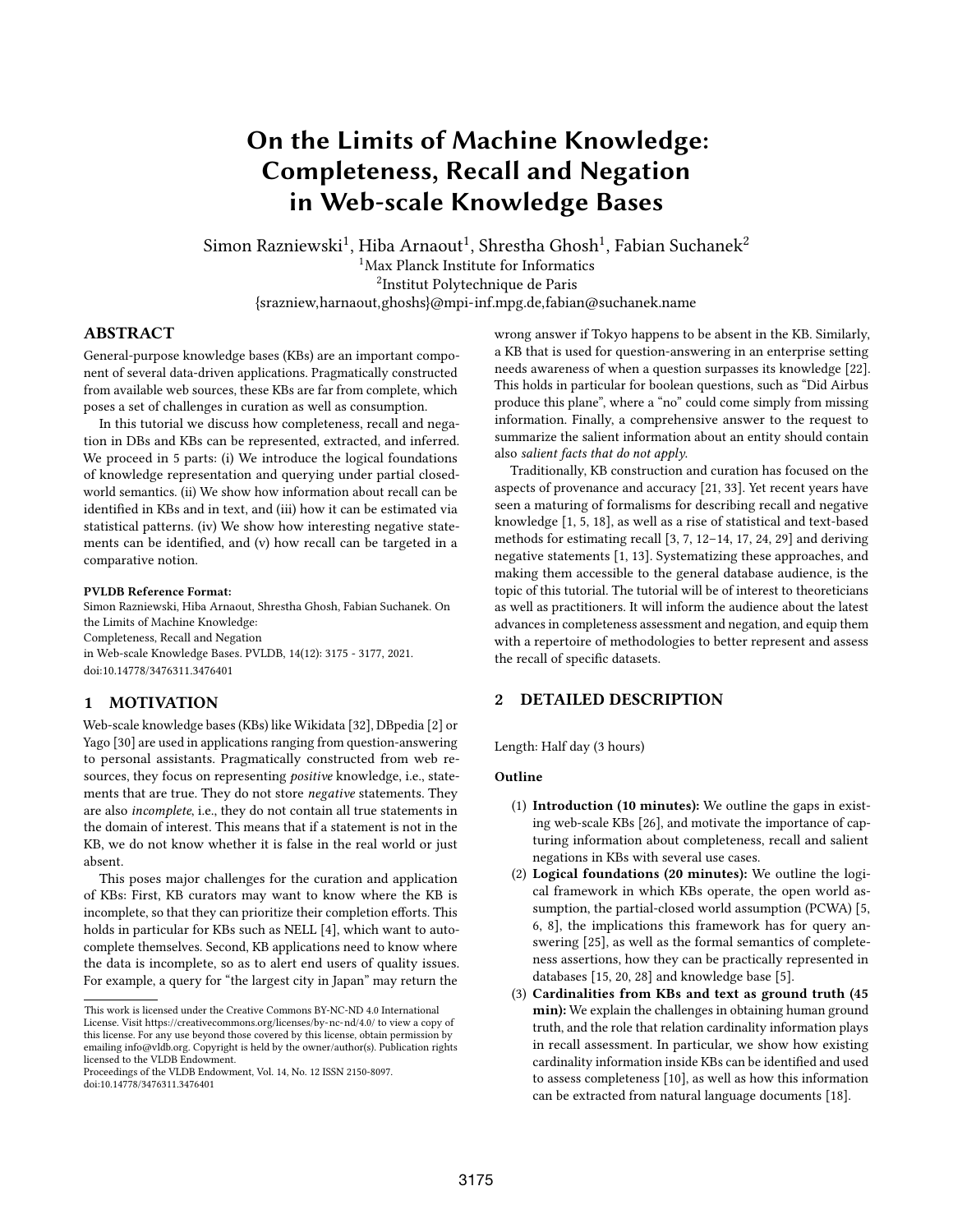- (4) Predictive recall assessment (45 min): We present three lines of approaches: (i) Supervised machine learning to identify complete or incomplete regions of KBs [7], (ii) unsupervised statistical techniques, such as species sampling techniques from ecology [17, 31], density-based estimators [14] and statistical invariants about number distributions [29], (iii) linguistic theories about human conversations, which tell in which contexts information is likely complete, and in which contexts it is not [24].
- (5) Identifying salient negations (30 min): We show why explicit negations are needed in open-world settings, and how they can be automatically mined by locally inferring closed-world topics from reference peer entities [1]. We contrast this approach with text extraction based on search engine query logs or Wikipedia text revisions [13], as well as language-modelling-based extraction [27], and outline open issues in terms of ontology modelling.
- (6) Relative recall (30 min): We finally relax stricter absolute notions of recall, and show how recall can be measured in a relative manner, especially via extrinsic use cases like question answering and entity summarization [12, 23], by comparison with open information extraction or external reference resources [9, 19], and by comparison with other comparable entities inside the KB [3, 11, 16].

Practical sessions Each part will have a practical component, where participants familiarize themselves with sample tools for the respective topic (for example, data quality tools like Recoin (https://www.wikidata.org/wiki/Wikidata:Recoin), ProWD (https://prowd.id), Wikinegata (https://d5demos.mpi-inf.mpg.de/negation), CounQER (https://counqer.mpi-inf.mpg.de/spo)), Cool-WD (cool-wd.inf.unibz.it).

# 3 TUTORIAL MATERIAL

Attendees will be provided with slides, as well as link collections to relevant tools, code repositories and datasets, under a permissive license.

# 4 AUDIENCE

We expect a broad audience for this tutorial that can be divided into three groups: (1) knowledge acquisition engineers interested in tracking quality, and focusing extraction efforts; (2) application engineers interested in understanding knowledge quality; (3) formal semantics researchers interested in modeling knowledge beyond the open-world assumption.

Correspondingly, the tutorial will be organized so that participants with varying backgrounds can benefit. Only a basic familiarity with general database modelling (e.g., ER data model) is required, beyond that, all important concepts will be introduced formally, as well as by examples.

# 5 PRESENTERS

Simon Razniewski (primary contact) - Max Planck Institute for Informatics, srazniew@mpi-inf.mpg.de, [http://simonrazniewski.](http://simonrazniewski.com) [com.](http://simonrazniewski.com) Simon Razniewski is a senior researcher at the Max Planck Institute for Informatics in Saarbrücken, Germany, where he heads the Knowledge Base Construction and Quality research area. He has been a driver behind recent research around completeness, recall and negation in KBs, and has ample didactical experience from university teaching, and conference tutorials on commonsense knowledge (e.g., AAAI'21, WSDM'21).

Hiba Arnaout - Max Planck Institute for Informatics, harnaout@mpiinf.mpg.de, [http://people.mpi-inf.mpg.de/~harnaout/.](http://people.mpi-inf.mpg.de/~harnaout/) Hiba Arnaout is a PhD student at the Max Planck Insitute for Informatics, in Saarbrücken, Germany. Her primary academic interests include Knowledge Base quality and negation in Knowledge Bases. Hiba has authored an award-wining paper on interesting negative statements in Knowledge Bases, published at AKBC'20, and presented at ISWC'20, as significant Web Semantic related work in a sisterconference.

Shrestha Ghosh - Max Planck Institute for Informatics, ghoshs@mpiinf.mpg.de, [https://people.mpi-inf.mpg.de/~ghoshs/.](https://people.mpi-inf.mpg.de/~ghoshs/) Shrestha Ghosh is a PhD student at the Max Planck Institute for Informatics in Saarbrücken, Germany. Her primary research is on exploring set information in Knowledge Bases and text to improve recall on count queries. She has published her work in JWS'20, ESWC'20 and presented at the doctoral consortium track of ISWC'20.

Fabian Suchanek - Institut Polytechnique de Paris, fabian@suchanek.name, [http://suchanek.name.](http://suchanek.name) Fabian Suchanek is a professor at Institut Polytechnique de Paris in France, and the creator of the YAGO knowledge base. He has ample didactical experience, and authored more than 100 publications in the area of knowledge bases (with 12k citations in total), several of these specifically concerning completeness.

# 6 RELATED EVENTS

This tutorial represents completely novel material and has not been presented anywhere so far. Modified versions of the proposal have also been submitted to two complementary communities, semantic web (ISWC'21), and computational logics (KR'21), but these conferences take place several months after VLDB, and the communities have different foci.

We are not aware of any similar tutorials by other presenters in the past.

# 7 REQUIREMENTS

A a live internet connection is beneficial to try out examples on webdeployed KBs, but we will show them in the presentation screen too, so recordings can also be watched offline.

# **REFERENCES**

- [1] H. Arnaout, S. Razniewski, and G. Weikum. Enriching knowledge bases with interesting negative statements. In AKBC, 2020.
- S. Auer, C. Bizer, G. Kobilarov, J. Lehmann, R. Cyganiak, and Z. G. Ives. DBpedia: A nucleus for a web of open data. ISWC, 2007.
- [3] V. Balaraman, S. Razniewski, and W. Nutt. Recoin: relative completeness in Wikidata. In Wiki workshop at WWW, 2018.
- [4] A. Carlson, J. Betteridge, B. Kisiel, B. Settles, E. Hruschka, and T. Mitchell. Toward an architecture for never-ending language learning. In AAAI, 2010.
- [5] F. Darari, W. Nutt, G. Pirro, and S. Razniewski. Completeness statements about RDF data sources and their use for query answering. In ISWC, 2013.
- [6] M. Denecker, Á. Cortés-Calabuig, M. Bruynooghes, and O. Arieli. Towards a logical reconstruction of a theory for locally closed databases. TODS, 2008. L. Galárraga, S. Razniewski, A. Amarilli, and F. M. Suchanek. Predicting com-
- pleteness in knowledge bases. In WSDM, 2017.
- L. A. Galárraga, C. Teflioudi, K. Hose, and F. Suchanek. Amie: association rule mining under incomplete evidence in ontological knowledge bases. In WWW, 2013.